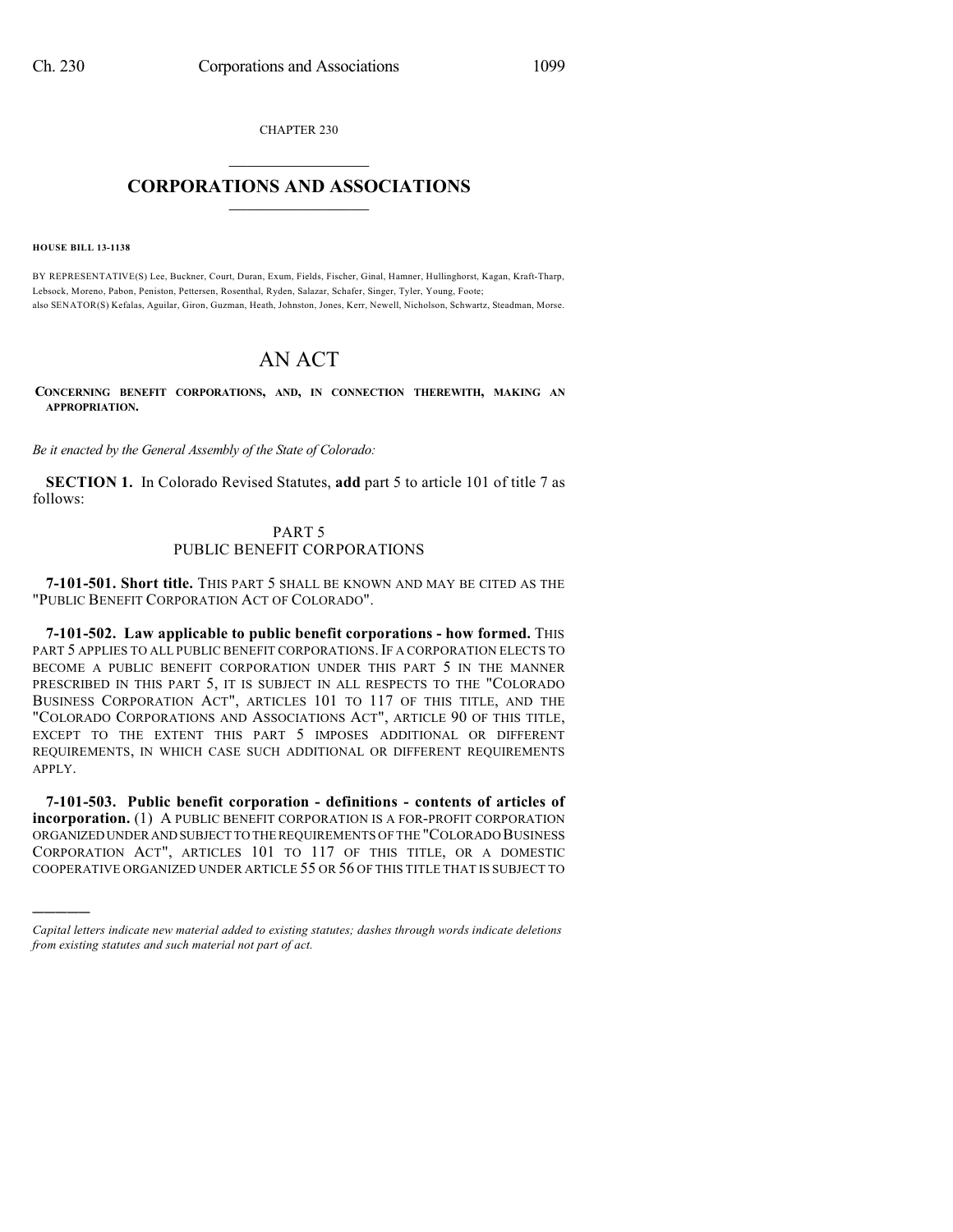THE "COLORADO BUSINESS CORPORATION ACT", THAT IS INTENDED TO PRODUCE A PUBLIC BENEFIT OR PUBLIC BENEFITS AND TO OPERATE IN A RESPONSIBLE AND SUSTAINABLE MANNER. TO THAT END, A PUBLIC BENEFIT CORPORATION SHALL BE MANAGED IN A MANNER THAT BALANCES THE SHAREHOLDERS' PECUNIARY INTERESTS, THE BEST INTEREST OF THOSE MATERIALLY AFFECTED BY THE CORPORATION'S CONDUCT, AND THE PUBLIC BENEFIT IDENTIFIED IN ITS ARTICLES OF INCORPORATION. IN ITS ARTICLES OF INCORPORATION, A PUBLIC BENEFIT CORPORATION SHALL:

(a) IDENTIFY WITHIN ITS STATEMENT OF BUSINESS OR PURPOSE PURSUANT TO SECTION 7-103-101 (1) ONE OR MORE SPECIFIC PUBLIC BENEFITS TO BE PROMOTED BY THE CORPORATION; AND

(b) STATE AT THE BEGINNING OF THE ARTICLES OF INCORPORATION THAT IT IS A PUBLIC BENEFIT CORPORATION.

(2) "PUBLIC BENEFIT" MEANS ONE OR MORE POSITIVE EFFECTS OR REDUCTION OF NEGATIVE EFFECTS ON ONE OR MORE CATEGORIES OF PERSONS, ENTITIES, COMMUNITIES, OR INTERESTS OTHER THAN SHAREHOLDERS IN THEIR CAPACITIES AS SHAREHOLDERS, INCLUDING EFFECTS OF AN ARTISTIC, CHARITABLE, CULTURAL, ECONOMIC, EDUCATIONAL, ENVIRONMENTAL, LITERARY, MEDICAL, RELIGIOUS, SCIENTIFIC, OR TECHNOLOGICAL NATURE.

(3) "PUBLIC BENEFIT PROVISIONS" MEANS THE PROVISIONS OF ARTICLES OF INCORPORATION CONTEMPLATED BY THIS PART 5.

(4) THE DOMESTIC ENTITY NAME OF A PUBLIC BENEFIT CORPORATION MUST, WITHOUT EXCEPTION, CONTAIN THE WORDS "PUBLIC BENEFIT CORPORATION", THE ABBREVIATION "P.B.C.", OR THE DESIGNATION "PBC", AND OTHERWISE SATISFY THE REQUIREMENTS OF SECTION 7-102-102 (1) (a).

**7-101-504. Certain amendments and mergers - votes required - dissenter's rights.** (1) NOTWITHSTANDING ANY OTHER PROVISIONS OF THIS PART 5 OTHER THAN SUBSECTION (2) OF THIS SECTION, A CORPORATION THAT IS NOT A PUBLIC BENEFIT CORPORATION SHALL NOT, WITHOUT THE APPROVAL OF TWO-THIRDS OF THE OUTSTANDING SHARES OF EACH CLASS OF SHARES OF THE CORPORATION OF WHICH THERE ARE OUTSTANDING SHARES, WHETHER VOTING OR NON-VOTING:

(a) AMEND ITS ARTICLES OF INCORPORATION TO INCLUDE A PROVISION AUTHORIZED BY SECTION 7-101-503 (1) (a);

(b) CONVERT INTO A DOMESTIC OR FOREIGN PUBLIC BENEFIT CORPORATION OR SIMILAR ENTITY; OR

(c) MERGE WITH OR INTO ANOTHER ENTITY IF, AS A RESULT OF THE MERGER, THE SHARES IN SUCH CORPORATION WOULD BECOME, OR BE CONVERTED INTO OR EXCHANGED FOR THE RIGHT TO RECEIVE, SHARES OR OTHER EQUITY INTERESTS IN A DOMESTIC OR FOREIGN PUBLIC BENEFIT CORPORATION OR SIMILAR ENTITY.

(2) THE RESTRICTIONS OF THIS SECTION DO NOT APPLY BEFORE THE CORPORATION HAS RECEIVED PAYMENT FOR ANY OF ITS CAPITAL STOCK. IN THE CASE OF A DOMESTIC COOPERATIVE FORMED UNDER ARTICLE 55 OR 56 OF THIS TITLE THAT IS SUBJECT TO THE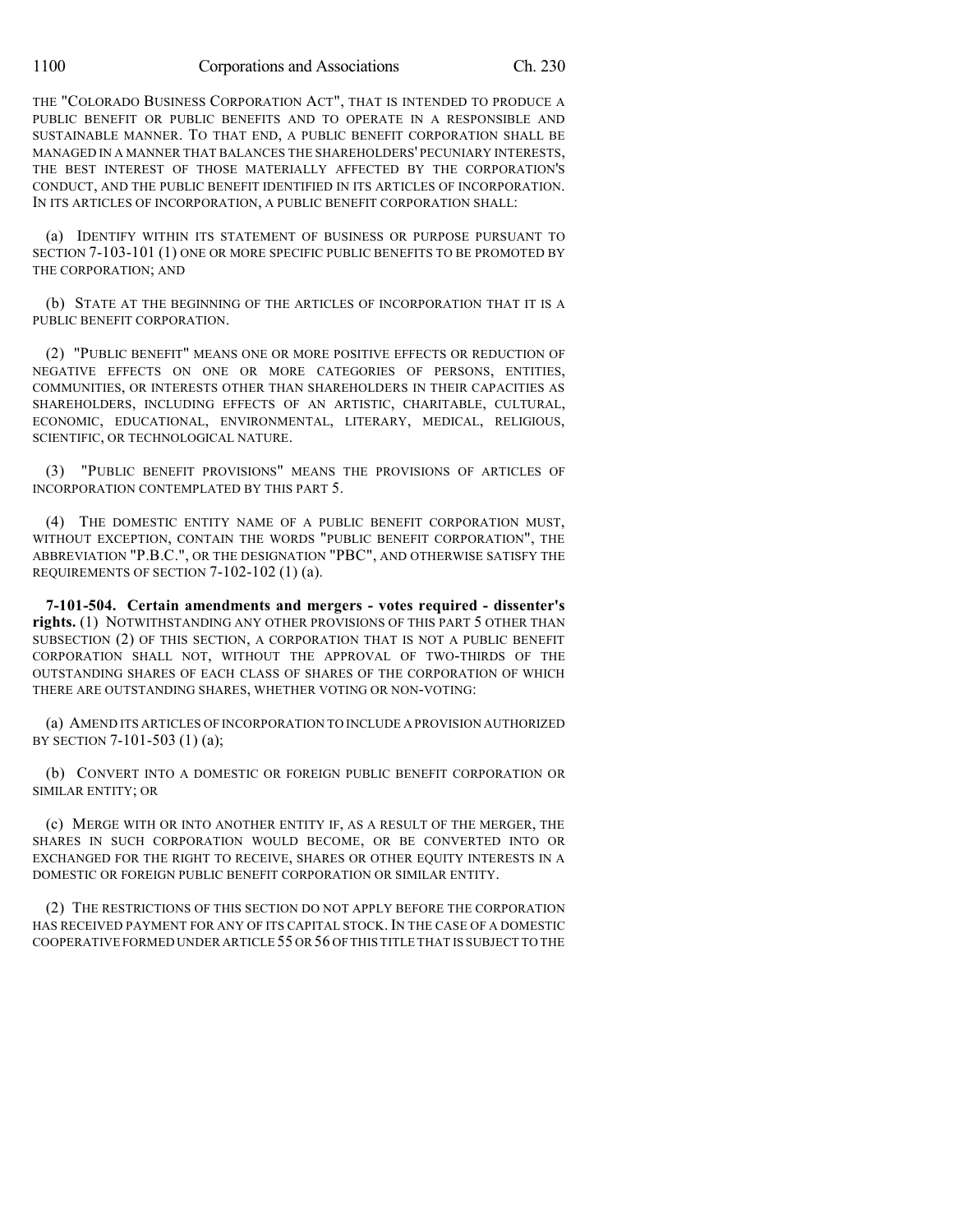"COLORADO BUSINESS CORPORATION ACT", ARTICLES 101 TO 117 OF THIS TITLE, AN ACTION DESCRIBED IN SUBSECTION (1) OF THIS SECTION MUST BE APPROVED BY VOTE OR CONSENT OF THE HOLDERS OF EVERY CLASS OR SERIES OF EQUITY INTEREST IN THE ENTITY THAT ARE ENTITLED TO VOTE ON THE ACTION BY AT LEAST TWO-THIRDS OF THE VOTES OR CONSENTS THAT ALL OF THOSE HOLDERS ARE ENTITLED TO CAST ON THE ACTION.

(3) A SHAREHOLDER OF A CORPORATION THAT IS NOT A PUBLIC BENEFIT CORPORATION IS ENTITLED TO EXERCISE THE RIGHT TO DISSENT PURSUANT TO ARTICLE 113 OF THIS TITLE IF THE SHAREHOLDER HAS NEITHER VOTED IN FAVOR OF AN AMENDMENT, MERGER, OR CONVERSION SPECIFIED IN THIS SUBSECTION (3) NOR CONSENTED THERETO IN WRITING PURSUANT TO SECTION 7-107-104 AND HOLDS SHARES OF SUCH CORPORATION IMMEDIATELY BEFORE THE EFFECTIVE TIME OF:

(a) AN AMENDMENT TO THE CORPORATION'S ARTICLES OF INCORPORATION TO INCLUDE A PROVISION AUTHORIZED BY SECTION 7-101-503 (1) (a);

(b) A CONVERSION INTO A DOMESTIC OR FOREIGN PUBLIC BENEFIT CORPORATION OR SIMILAR ENTITY; OR

(c) A MERGER THAT WOULD RESULT IN THE CONVERSION OF THE CORPORATION'S SHARES INTO, OR EXCHANGE OF THE CORPORATION'S SHARES FOR, THE RIGHT TO RECEIVE SHARES OR OTHER EQUITY INTERESTS IN A DOMESTIC OR FOREIGN PUBLIC BENEFIT CORPORATION OR SIMILAR ENTITY.

(4) NOTWITHSTANDING ANY OTHER PROVISION OF THIS PART 5, A CORPORATION THAT IS A PUBLIC BENEFIT CORPORATION SHALL NOT, WITHOUT THE APPROVAL OF TWO-THIRDS OF THE OUTSTANDING SHARES OF EACH CLASS OF SHARES OF THE CORPORATION OF WHICH THERE ARE OUTSTANDING SHARES, WHETHER VOTING OR NONVOTING:

(a) AMEND ITS ARTICLES OF INCORPORATION TO DELETE OR AMEND A PROVISION AUTHORIZED BY SECTION 7-101-503 (1) (a);

(b) CONVERT INTO ANOTHER DOMESTIC OR FOREIGN ENTITY THAT IS NOT A PUBLIC BENEFIT CORPORATION OR SIMILAR ENTITY; OR

(c) MERGE WITH OR INTO ANOTHER ENTITY IF:

(I) AS A RESULT OF THE MERGER, THE SHARES IN SUCH CORPORATION WOULD BECOME, BE CONVERTED INTO, OR BE EXCHANGED FOR THE RIGHT TO RECEIVE SHARES OR OTHER EQUITY INTERESTS IN A DOMESTIC OR FOREIGN CORPORATION THAT IS NOT A PUBLIC BENEFIT CORPORATION OR SIMILAR ENTITY; AND

(II) THE ARTICLES OF INCORPORATION OR SIMILAR GOVERNING INSTRUMENT OF THE DOMESTIC OR FOREIGN CORPORATION THAT IS NOT A PUBLIC BENEFIT CORPORATION OR SIMILAR ENTITY DO NOT CONTAIN THE IDENTICAL PROVISIONS IDENTIFYING THE PUBLIC BENEFIT PURSUANT TO SECTION 7-101-503 (1).

(5) ANONPROFIT CORPORATION CANNOT BE A CONSTITUENT ENTITY IN CONNECTION WITH A MERGER OR CONVERSION GOVERNED BY THIS SECTION.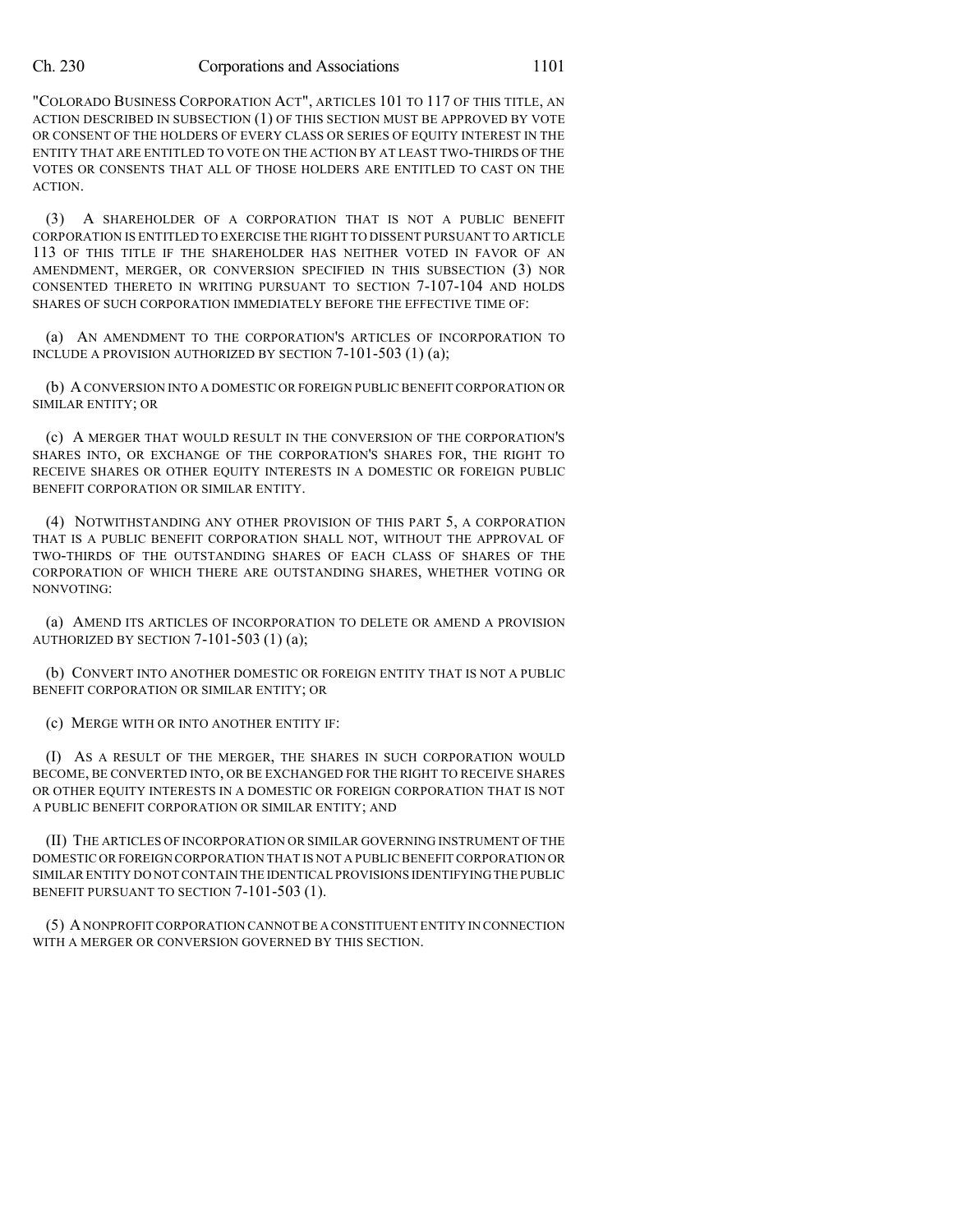**7-101-505. Share certificates - notices regarding uncertificated shares.** ASHARE CERTIFICATE ISSUED BY A PUBLIC BENEFIT CORPORATION MUST NOTE CONSPICUOUSLY THAT THE CORPORATION IS A PUBLIC BENEFIT CORPORATION FORMED PURSUANT TO THIS PART 5. A STATEMENT SENT BY A PUBLIC BENEFIT CORPORATION PURSUANT TO SECTION 7-106-207 MUST STATE CONSPICUOUSLY THAT THE CORPORATION IS A PUBLIC BENEFIT CORPORATION FORMED PURSUANT TO THIS PART 5.

**7-101-506. Duties of directors.** (1) THE BOARD OF DIRECTORS SHALL MANAGE OR DIRECT THE BUSINESS AND AFFAIRS OF A PUBLIC BENEFIT CORPORATION IN A MANNER THAT BALANCES THE PECUNIARY INTERESTS OF THE SHAREHOLDERS, THE BEST INTERESTS OF THOSE MATERIALLY AFFECTED BY THE CORPORATION'S CONDUCT, AND THE SPECIFIC PUBLIC BENEFIT IDENTIFIED IN ITS ARTICLES OF INCORPORATION.

(2) A DIRECTOR OF A PUBLIC BENEFIT CORPORATION:

(a) DOES NOT,BY VIRTUE OF THE PUBLIC BENEFIT PROVISIONS OF SECTION 7-101-503 (1), HAVE A DUTY TO ANY PERSON ON ACCOUNT OF AN INTEREST OF THE PERSON IN THE PUBLIC BENEFIT IDENTIFIED IN THE ARTICLES OF INCORPORATION OR ON ACCOUNT OF AN INTEREST MATERIALLY AFFECTED BY THE CORPORATION'S CONDUCT; AND

(b) WITH RESPECT TO A DECISION IMPLICATING THE BALANCE REQUIREMENT IN SUBSECTION (1) OF THIS SECTION, WILL BE DEEMED TO SATISFY THE DIRECTOR'S FIDUCIARY DUTIES TO SHAREHOLDERS AND THE CORPORATION IF THE DIRECTOR'S DECISION IS BOTH INFORMED AND DISINTERESTED AND NOT SUCH THAT NO PERSON OF ORDINARY, SOUND JUDGMENT WOULD APPROVE.

(3) THE ARTICLES OF INCORPORATION OF A PUBLIC BENEFIT CORPORATION MAY INCLUDE A PROVISION THAT A DISINTERESTED DIRECTOR'S FAILURE TO SATISFY THIS SECTION DOES NOT, FOR THE PURPOSES OF SECTION 7-108-401 OR ARTICLE 109 OF THIS TITLE,CONSTITUTE AN ACT OR OMISSION NOT IN GOOD FAITH OR A BREACH OF THE DUTY OF LOYALTY.

**7-101-507. Benefit report - definition.**(1) APUBLIC BENEFITCORPORATION SHALL PREPARE A REPORT THAT INCLUDES:

(a) A NARRATIVE DESCRIPTION OF:

(I) THE WAYS IN WHICH THE PUBLIC BENEFIT CORPORATION PROMOTED THE PUBLIC BENEFIT IDENTIFIED IN THE ARTICLES OF INCORPORATION AND THE BEST INTERESTS OF THOSE MATERIALLY AFFECTED BY THE CORPORATION'S CONDUCT;

(II) ANY CIRCUMSTANCES THAT HAVE HINDERED THE PUBLIC BENEFIT CORPORATION'S PROMOTION OF THE IDENTIFIED PUBLIC BENEFIT AND THE BEST INTERESTS OF THOSE MATERIALLY AFFECTED BY THE CORPORATION'S CONDUCT; AND

(III) THE PROCESS AND RATIONALE FOR SELECTING OR CHANGING THE THIRD-PARTY STANDARD USED TO PREPARE THE BENEFIT REPORT; AND

(b) AN ASSESSMENT OF THE OVERALL SOCIAL AND ENVIRONMENTAL PERFORMANCE OF THE PUBLIC BENEFIT CORPORATION AGAINST A THIRD-PARTY STANDARD: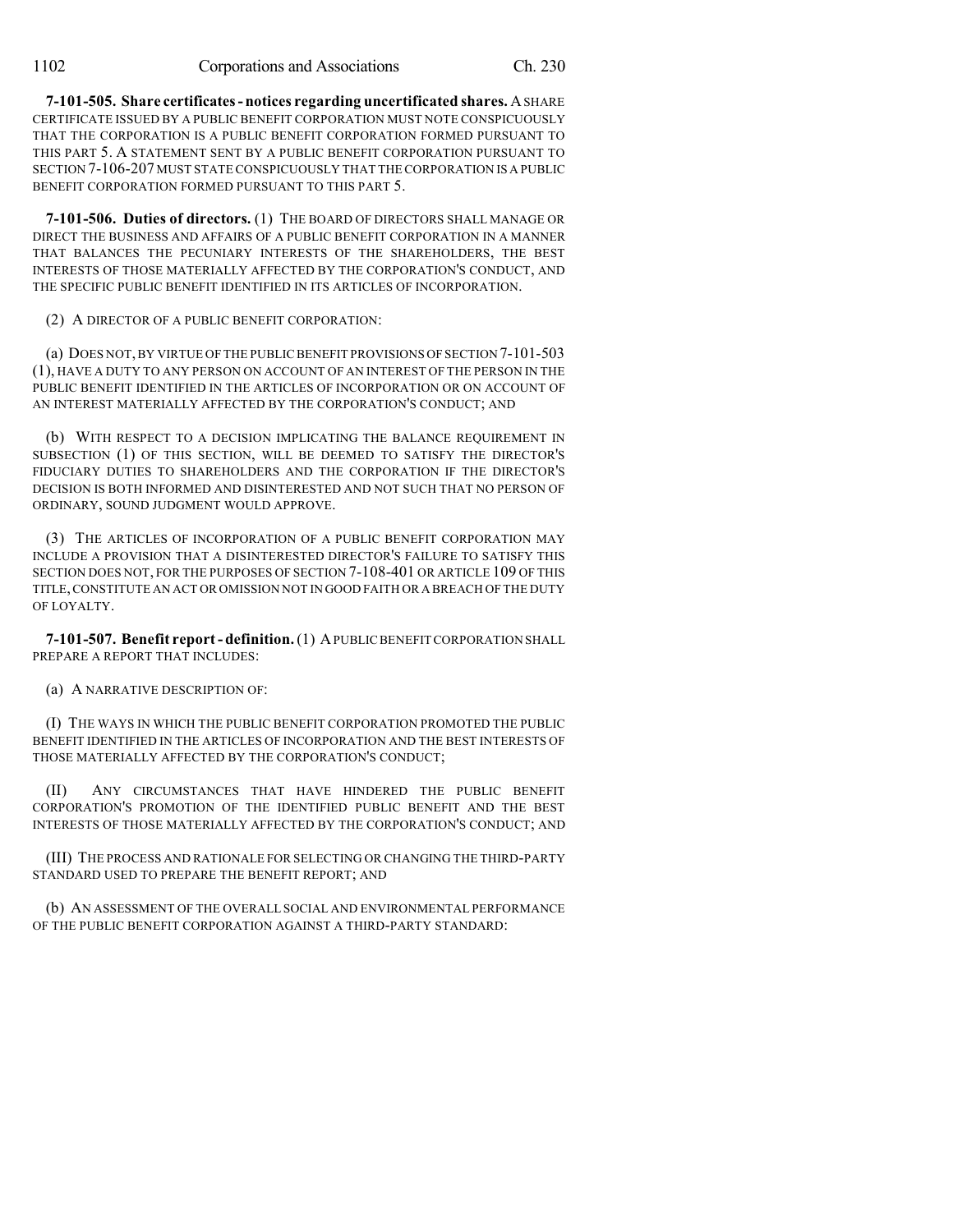(I) APPLIED CONSISTENTLY WITH ANY APPLICATION OF THAT STANDARD IN PRIOR BENEFIT REPORTS; OR

(II) ACCOMPANIED BY AN EXPLANATION OF THE REASONS FOR ANY INCONSISTENT APPLICATION. THE ASSESSMENT DOES NOT NEED TO BE PERFORMED, AUDITED, OR CERTIFIED BY A THIRD PARTY.

(2) FOR PURPOSES OF SUBSECTION (1) OF THIS SECTION, "THIRD-PARTY STANDARD" MEANS A STANDARD FOR DEFINING, REPORTING, AND ASSESSING THE OVERALL CORPORATE SOCIAL AND ENVIRONMENTAL PERFORMANCE, WHICH STANDARD IS DEVELOPED BY AN ORGANIZATION THAT IS NOT CONTROLLED BY THE PUBLIC BENEFIT CORPORATION OR ANY OF ITS AFFILIATES AND THAT MAKES PUBLICLY AVAILABLE THE FOLLOWING INFORMATION:

(a) THECRITERIA CONSIDERED WHEN MEASURING THE SOCIAL AND ENVIRONMENTAL PERFORMANCE OF A BUSINESS, THE RELATIVE WEIGHTINGS OF THOSE CRITERIA, IF ANY, AND THE PROCESS FOR DEVELOPMENT AND REVISION OF THE STANDARD; AND

(b) ANY MATERIAL OWNERS OF THE ORGANIZATION THAT DEVELOPED THE THIRD-PARTY STANDARD, THE MEMBERS OF ITS GOVERNING BODY AND HOW THEY ARE SELECTED, AND THE SOURCES OF FINANCIAL SUPPORT FOR THE ORGANIZATION, IN SUFFICIENT DETAIL TO DISCLOSE ANY RELATIONSHIPS THAT COULD REASONABLY BE CONSIDERED TO COMPROMISE ITS INDEPENDENCE.

(3) A PUBLIC BENEFIT CORPORATION THAT PREPARES A REPORT PURSUANT TO THIS SECTION SHALL SEND IT TO EACH SHAREHOLDER.

(4) A PUBLIC BENEFIT CORPORATION SHALL POST ALL OF ITS REPORTS PREPARED PURSUANT TO THIS SECTION ON THE PUBLIC PORTION OF ITS WEB SITE, IF ANY, BUT THE PUBLIC BENEFIT CORPORATION MAY OMIT FROM THE POSTED REPORTS ANY FINANCIAL OR PROPRIETARY INFORMATION INCLUDED IN THE REPORTS.

(5) IF A PUBLIC BENEFIT CORPORATION DOES NOT HAVE A WEB SITE, THE PUBLIC BENEFIT CORPORATION SHALL PROVIDE A COPY OF ITS MOST RECENT REPORT, WITHOUT CHARGE,TO APERSON THATREQUESTS A COPY,BUT THE PUBLIC BENEFITCORPORATION MAY OMIT ANY FINANCIAL OR PROPRIETARY INFORMATION FROM THE COPY OF THE BENEFIT REPORT SO PROVIDED.

**7-101-508. Derivative suits.** (1) SHAREHOLDERS OF A PUBLIC BENEFIT CORPORATION MAY MAINTAIN ADERIVATIVE LAWSUIT TO ENFORCE THEREQUIREMENTS OF SECTION 7-101-506 (1) IF THE SHAREHOLDERS OWN, INDIVIDUALLY OR COLLECTIVELY, AS OF THE DATE OF INSTITUTING A DERIVATIVE SUIT, EITHER:

(a) AT LEAST TWO PERCENT OF THE CORPORATION'S OUTSTANDING SHARES; OR

(b) IN THECASE OF A CORPORATION WITH SHARES LISTED ON A NATIONAL SECURITIES EXCHANGE, THE LESSER OF TWO PERCENT OF THE CORPORATION'S OUTSTANDING SHARES OR SHARES OF AT LEAST TWO MILLION DOLLARS IN MARKET VALUE.

**7-101-509. No effect on other corporations.** THIS PART 5 DOES NOT AFFECT A STATUTE OR RULE OF LAW THAT APPLIES TO A CORPORATION THAT IS NOT A PUBLIC